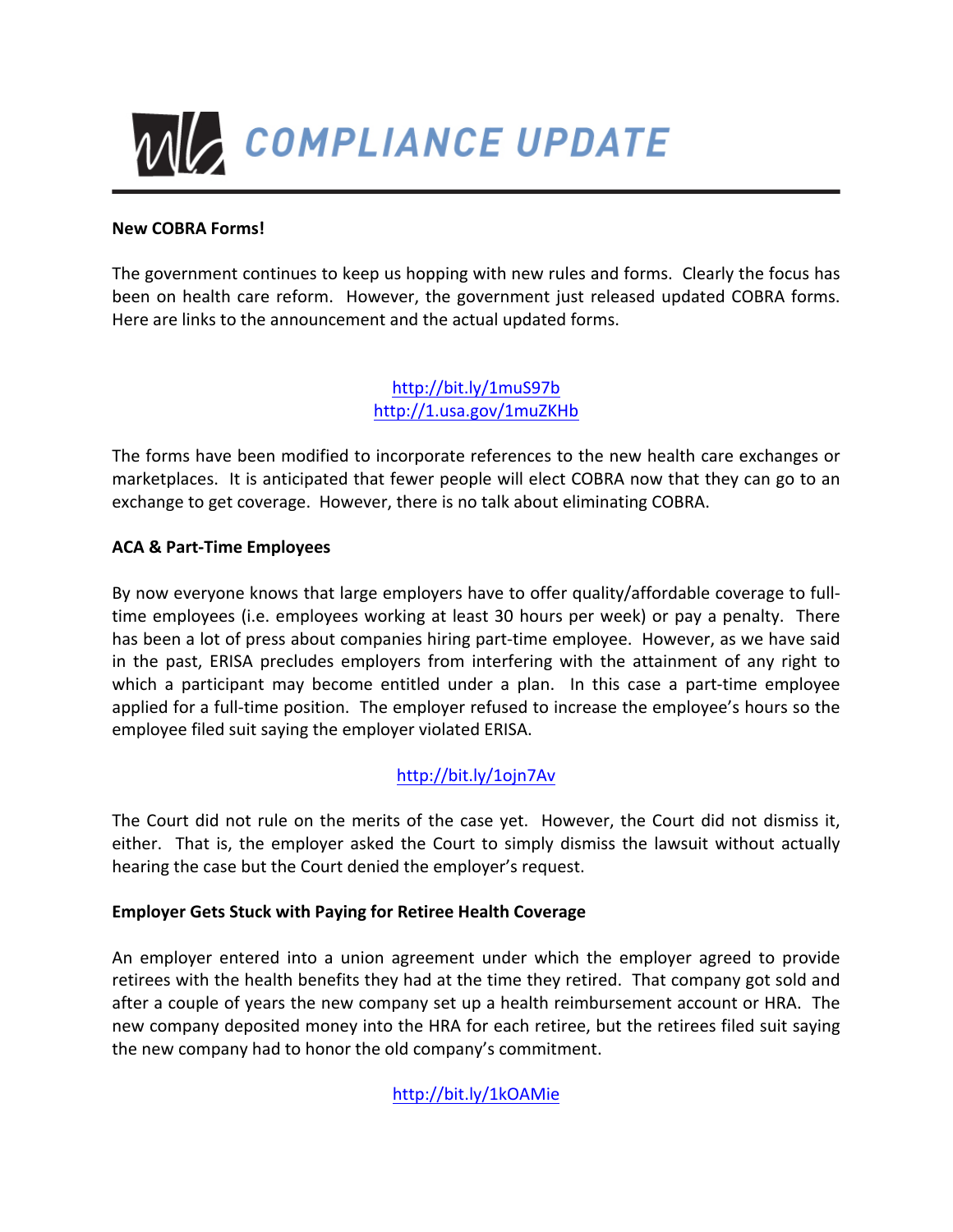The Court agreed with the retirees. Note that this case was decided in the Sixth Circuit and Ohio is included in this circuit.

### **ACA Employer Reporting**

We have included articles in the past about the new reporting requirements under health care reform. Here is another one.

## http://bit.ly/1fJK7sD

There are two sets of reporting requirements but they will be on one form  $-$  Form 1095-C (yet to be released). All employers, regardless of size, sponsoring self-funded health plan will have to complete one portion. The other portion will apply to only employers with 50 or more employees. So, if a large employer (i.e. one with 50 or more employees) is sponsoring a selffunded health plan, that employer will have to complete both parts of the form. If the large employer sponsors a fully insured health plan, the employer will only have to complete one part of the form. Finally, a small employer (i.e. one with less than 50 employees) sponsoring a fully insured health plan will not have to complete the form. The reporting rules begin next year and are due in early 2016.

### **SHOP Guidance Issued**

Health care reform required the states to establish and run the health care exchanges or marketplaces where individuals can go to get health coverage. If the state did not establish the marketplace, the Federal government stepped in and set up the marketplace for the state. There has been a lot of attention on the marketplaces with respect to individuals. However, the exchanges are also open to small employers. This article talks about the opportunity small employers (i.e. those 50 or fewer employees) have to offer their employees' health coverage through the marketplace.

# http://bit.ly/1niFDcl

The government envisioned the SHOP being very automated and allowing employees to pick and choose among different carriers. However, that has not yet happened. Currently SHOPs are only accepting paper applications and employees can only pick plans offered by one carrier that is selected by the employer.

### **Group Benefits and Defined Contribution**

There has been a lot of attention recently about employers adopting a defined contribution strategy for group benefits in conjunction with a private exchange. Although there are some private exchanges out there, they seem to be limited to only the largest employers. This article talks about the concept and the trend toward offering more voluntary benefits.